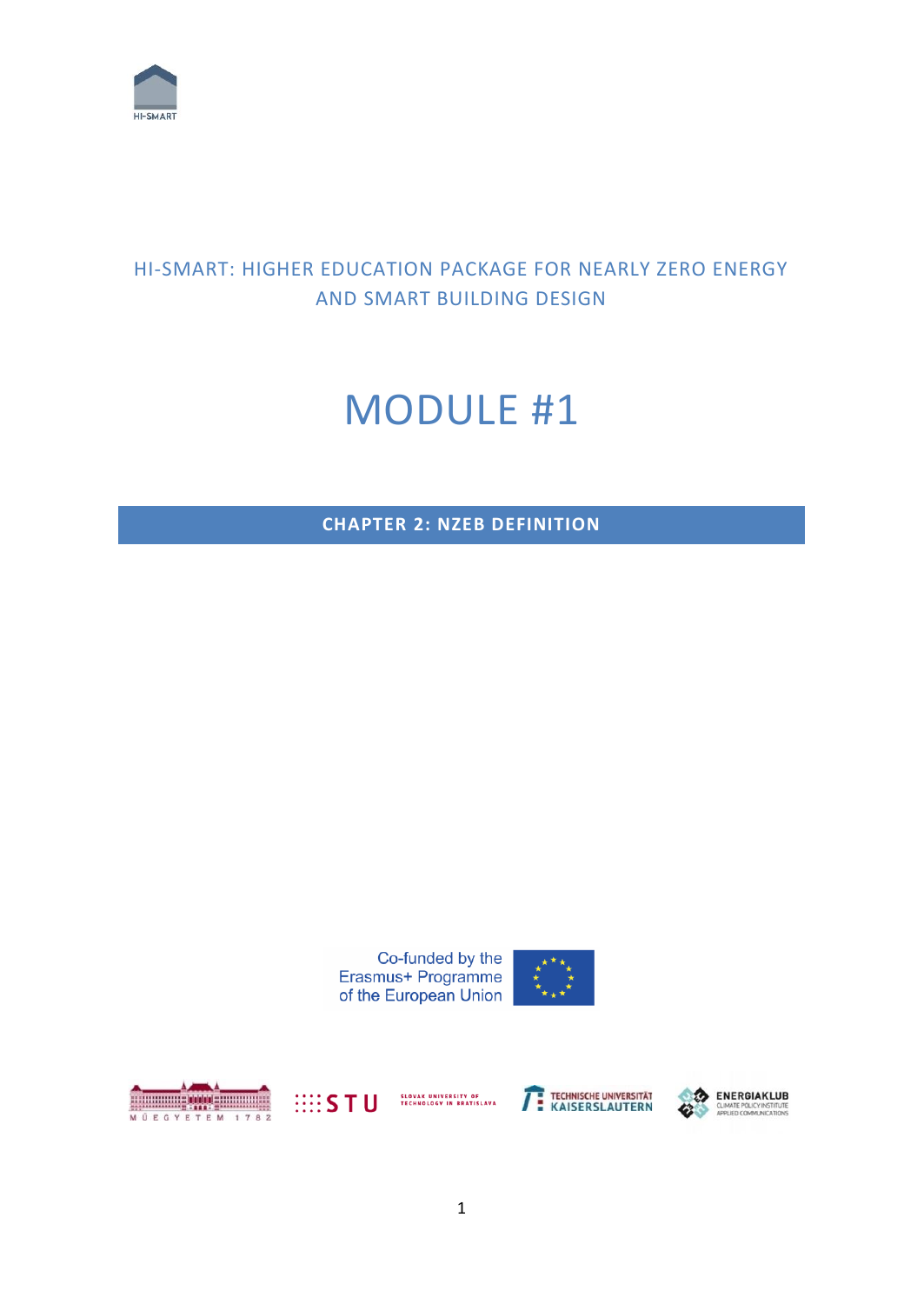

## 1.2.1 INTRODUCTION

Residential and public buildings are the largest energy consumers (see the previous chapter), so actions are needed to be taken to tackle their energy use. The European Union is addressing the issue of poor energy performance of public and residential buildings by the directives of Energy Efficiency (EED) and the Energy Performance of Building (EPBD). The universal goal is to create a more sustainable, carbon-free and healthy built environment for the whole European community. The EPBD requires Member States to establish minimum requirements for the energy performance of newly constructed buildings and existing buildings undergoing major renovations. Set by EPBD, every EU member state should ensure that by 31 December 2020, all new buildings will be nearly zero energy buildings; and after 31 December 2018, new buildings occupied and owned by public authorities are nearly zeroenergy buildings.

This chapter will go through the concept of nearly zero-energy buildings (nZEB), how the EU defines it and how the member states implement the concept into their national laws and regulations. (NB: NZEB refers to net zero energy buildings. Net zero-energy buildings have zero primary energy consumption, while nearly zero-energy buildings are using more than zero primary energy.)

There are many advantages of nearly zero-energy buildings:

- A positive contribution towards climate protection for generations to come.
- Low maintenance and operating costs.
- The building's value increases in the long-term, as well as its resale value.
- Higher level of comfort
	- $\checkmark$  pleasant warmth in the winter
	- $\checkmark$  overheating of the building is prevented
	- $\checkmark$  a sufficient supply of fresh air
	- $\checkmark$  brighter rooms due to extensive use of daylight

## 1.2.2 NZEB CONCEPTS

There are several concepts of energy efficient buildings: nearly zero-energy buildings (nZEB), net zero energy buildings (NZEB), passive houses etc. These are similar concepts, all focusing on low energy demand but each have its own definition.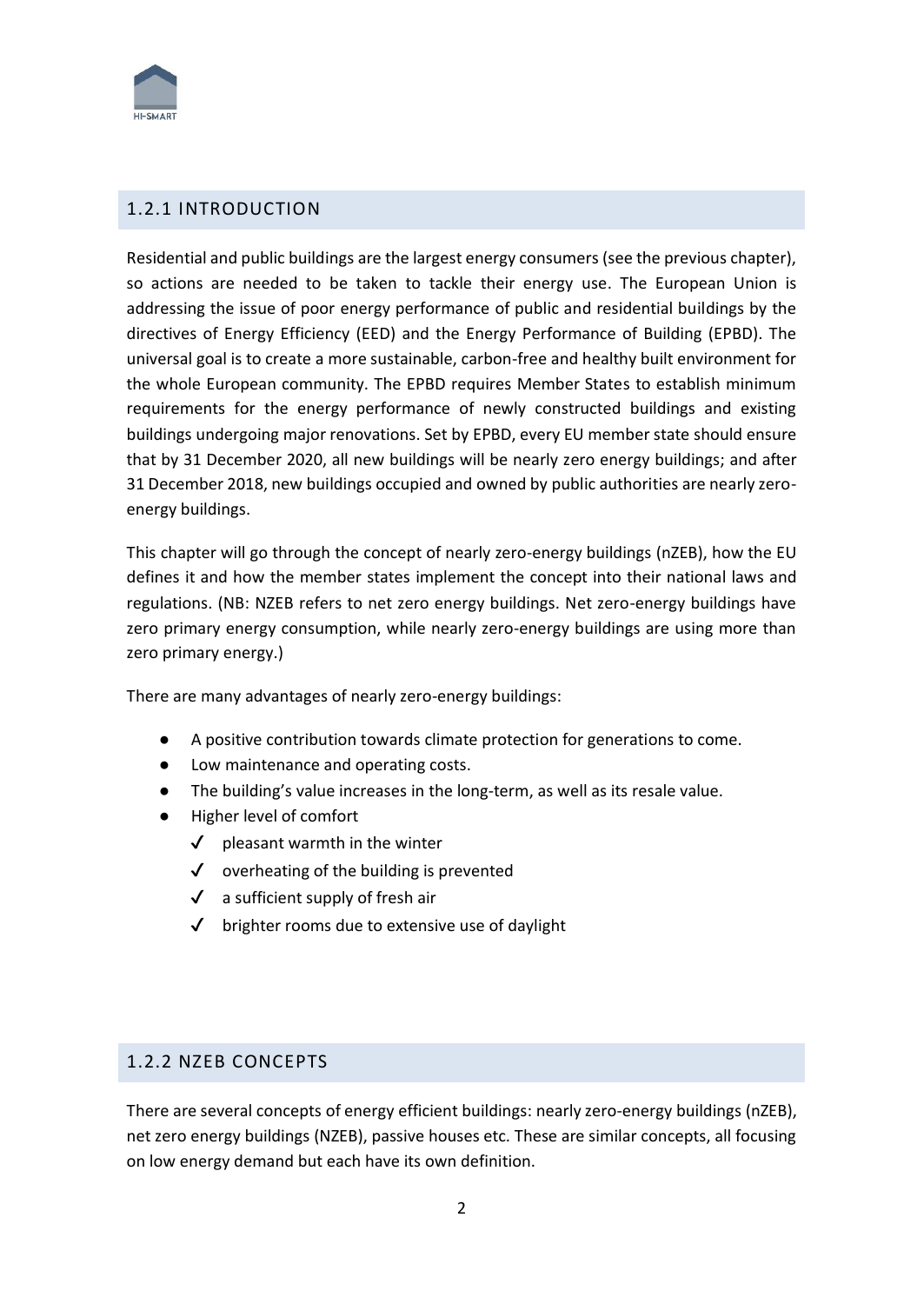

Various similar definitions and names are available for measuring a building's energy performance as well: autonomous zero-energy building, net-zero site energy building, netzero source energy buildings, net-zero energy cost building, and net-zero energy emission building. For example, autonomous zero energy buildings are not grid-connected, they operate completely independently of any external energy infrastructure. A zero-energy building (ZEB) defined by the United States' Department of Energy produces enough renewable energy to meet its own annual energy consumption requirements. Passive houses have their own criteria to meet defined by the German Passivhaus Institut, see Figure 1.

| Space Heating               | not to exceed 15kWh annually OR 10W (peak demand) per square metre of usable                                                                                  |
|-----------------------------|---------------------------------------------------------------------------------------------------------------------------------------------------------------|
| Demand                      | living space                                                                                                                                                  |
| <b>Space Cooling</b>        | roughly matches the heat demand with an additional, climate-dependent allowance                                                                               |
| Demand                      | for dehumidification                                                                                                                                          |
| Primary<br>Energy<br>Demand | not to exceed 120kWh annually for all domestic applications (heating, cooling, hot<br>water and domestic electricity) per square meter of usable living space |
| <b>Airtightness</b>         | maximum of 0.6 air changes per hour at 50 Pascals pressure (as verified with an<br>onsite pressure test in both pressurised and depressurised states)         |
| <b>Thermal</b>              | Thermal comfort must be met for all living areas year-round with not more than 10%                                                                            |
| Comfort                     | of the hours in any given year over 25°C*                                                                                                                     |

**Figure 1.2.1: Required criteria of passive houses (source[: https://passivehouse-international.org/\)](https://passivehouse-international.org/)**

## 1.2.3 NZEB BY THE EPBD

Whilst the above concepts are voluntary, the nZEB concept is described by the EPBD setting as an obligation to member states. However the definition is rather general, as follows:

"Nearly zero energy building means a building that has a **very high energy performance**, and the **nearly zero or very low amount of energy** required should be covered to a very significant extent by **energy from renewable sources**, including energy from renewable sources **produced on-site or nearby**."

The EPBD defines nZEB buildings by their high energy performance, while the other part of the definition adds directions to cover the low need of energy to a very significant extent by energy from renewable sources. With these unmeasurable categories, the definition leaves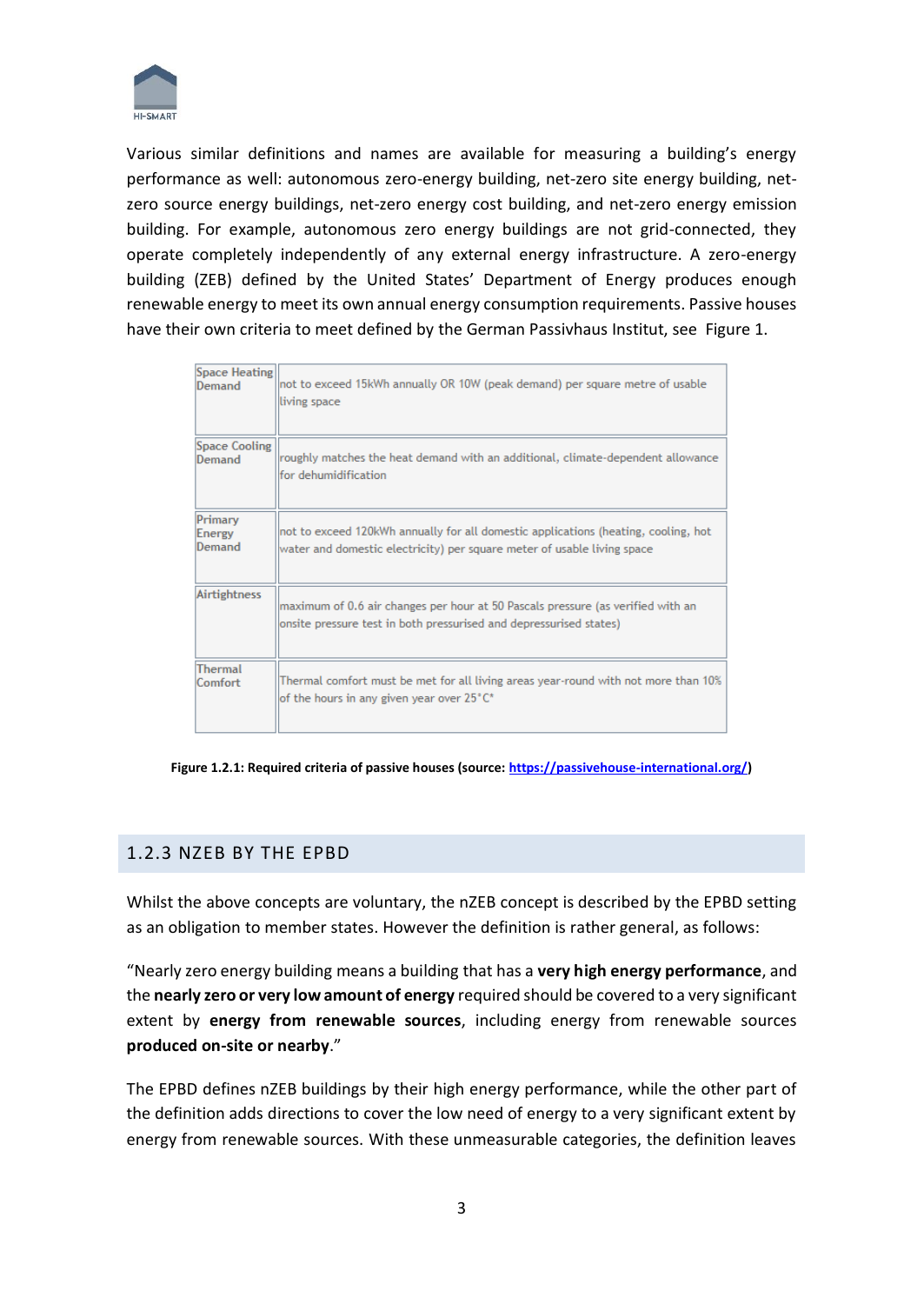

a lot of latitude to member states to create their own national nZEB regulations. The national regulations should consider

- The local climate: heating and cooling needs or the intensity of solar radiation,
- Economic factors: energy prices, GDP and national/transnational incentives,
- Structural/Intellectual factors: state of the existing building infrastructure, the available industrial and engineering knowledge, workforce.

Minimum requirements must take account of general indoor climate conditions in order to avoid possible negative effects such as inadequate ventilation.

The implementation of nearly zero energy building definitions has already been executed in European Union member states: every country has its own threshold values and requirements. Basically, the definitions are divided into residential and non-residential buildings, as well as for new or existing ones. Some countries use direct requirements on renewable energy amount or share, others like the Czech Republic and Germany define indirect indicators based on the maximum primary energy demand of a reference building.

## 1.2.4 VERY HIGH ENERGY PERFORMANCE?

The energy performance is defined in the EPBD as "the amount of energy needed to meet the energy demand associated with a typical use of the building which includes, inter alia, energy used for heating, cooling, ventilation, hot water and lighting". Under Annex I (3) of the Regulation, the calculation of energy performance starts with the calculation of final energy needs for heating and cooling, and ends with the calculation of the net primary energy. The "direction" of the calculation goes from the building's needs to the source (i.e. to primary energy). The primary energy use must be calculated using primary energy factors specific to each energy carrier (e.g. electricity, heating oil, biomass, district heating and cooling). The building's net primary energy use can include the produced renewables as well.

The calculation should be classified into categories such as residential buildings; offices; educational buildings; hospitals; sports facilities; etc. Positive influence of local solar exposure conditions, active solar systems and other heating and electricity systems based on energy from renewable sources; electricity produced by cogeneration; district or block heating and cooling systems and natural lighting should be taken into account.

The ultimate purpose of the energy performance calculation is to determine the overall annual energy use in net primary energy, which corresponds to energy use for heating, cooling, ventilation, hot water and lighting. However, the current directive does not provide numerical requirement of the primary energy consumption, which needs to be measured in kWh/m<sup>2</sup>\*year. In addition, Member States often include other parameters such as U-values of building envelope components, net and final energy for heating and cooling and  $CO<sub>2</sub>$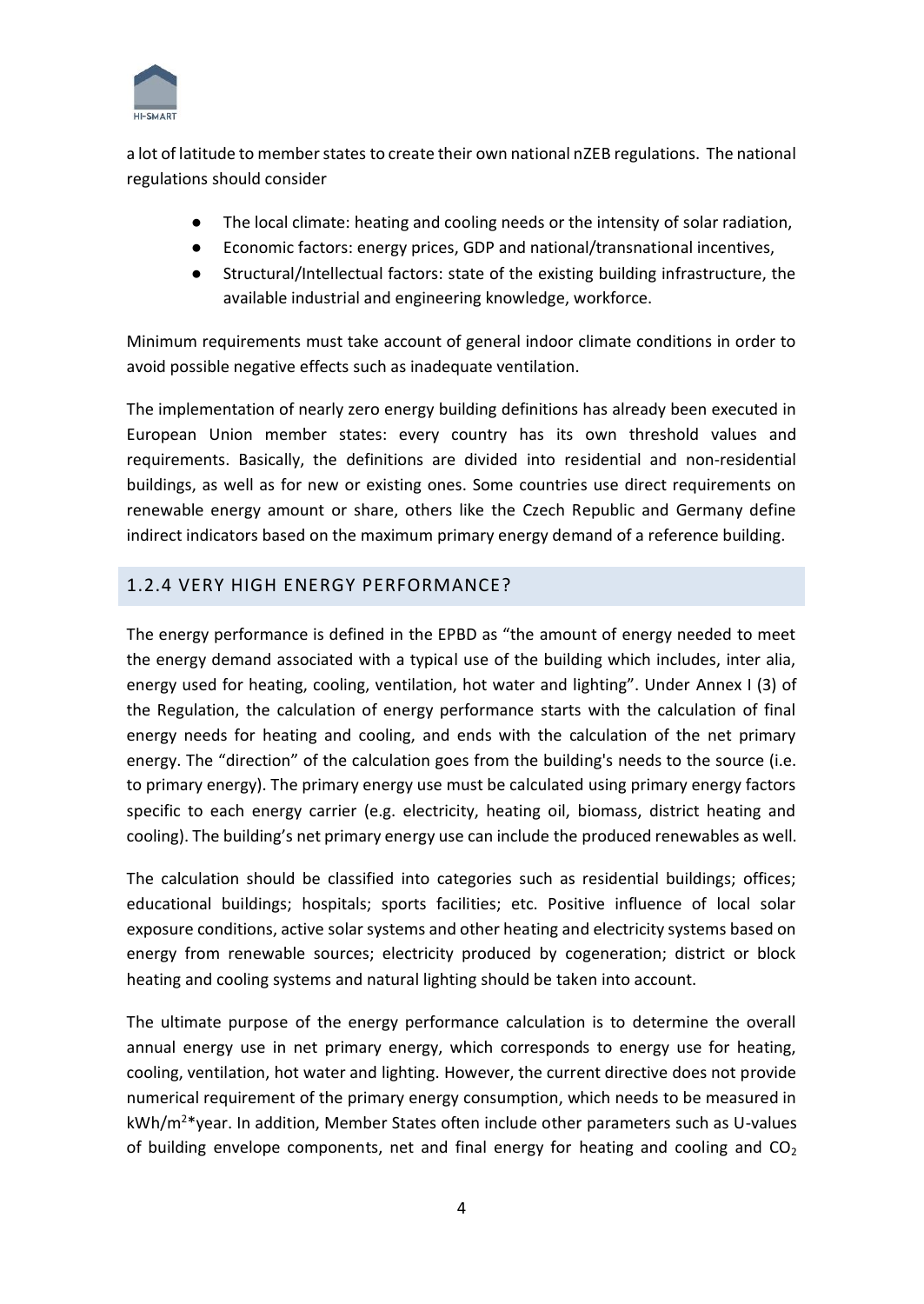

emissions. For example, Hungary uses specific heat loss coefficient of the building envelope and primary energy, while Slovakia uses U-value requirements of building envelope components as well.

Member States also have to define primary energy factors per energy carrier. These primary energy factors can be based on national or regional average values, or on specific values. These factors should take into account the renewable energy content of the energy supplied to the building, including from nearby sources, in order to place on-site and off-site renewable energy sources on equal footing.

Countries where a numerical indicator has been set, the requirements range rather widely from 0 kWh/( $m^{2*}v$ ) to 270 kWh/( $m^{2*}v$ ). For residential buildings, most Member States aim to have a primary energy use not higher than 50 kWh/m<sup>2</sup>/year. The maximal primary energy use ranges between 20 kWh/( $m^{2*}y$ ) in Denmark or 33 kWh/( $m^{2*}y$ ) in Croatia (Littoral) and 95 kWh/(m<sup>2</sup>\*y) in Latvia. Several countries (Belgium (Brussels), Estonia, France, Ireland, Slovakia, United Kingdom, Bulgaria, Denmark, Croatia (Continental), Malta, Slovenia) aim at 45 or 50 kWh/(m<sup>2</sup>\*y).<sup>1</sup>

|                                                             | <b>Mediterranean</b><br><b>NZEB</b> level<br>Zone 1: Catania<br>of energy<br>(others: Athens,<br>performance<br>Larnaca, Luga,<br>Seville, Palermo) |                    | <b>Oceanic</b><br>Zone 4: Paris<br>(others:<br>Amsterdam,<br>Berlin, Brussels,<br>Copenhagen,<br>Dublin, London,<br>Macon, Nancy,<br>Prague,<br>Warszawa) | <b>Continental</b><br>Zone 3: Budapest<br>(others: Bratislava, (Helsinki, Riga,<br>Ljubljana, Milan,<br>Vienna) | <b>Nordic</b><br>Zone 5: Stockholm<br>Stockholm, Gdansk,<br>Tovarene) |  |  |  |  |  |  |  |  |  |
|-------------------------------------------------------------|-----------------------------------------------------------------------------------------------------------------------------------------------------|--------------------|-----------------------------------------------------------------------------------------------------------------------------------------------------------|-----------------------------------------------------------------------------------------------------------------|-----------------------------------------------------------------------|--|--|--|--|--|--|--|--|--|
|                                                             |                                                                                                                                                     | Offices kWh/(m2/y) |                                                                                                                                                           |                                                                                                                 |                                                                       |  |  |  |  |  |  |  |  |  |
| <b>Appliances not</b>                                       | net primary energy                                                                                                                                  | $20 - 30$          | 40-55                                                                                                                                                     | 40-55                                                                                                           | 55-70                                                                 |  |  |  |  |  |  |  |  |  |
| included in offices                                         | primary energy use                                                                                                                                  | 80-90              | 85-100                                                                                                                                                    | 85-100                                                                                                          | 85-100                                                                |  |  |  |  |  |  |  |  |  |
|                                                             | on-site RES sources                                                                                                                                 | 60                 | 45                                                                                                                                                        | 45                                                                                                              | 30                                                                    |  |  |  |  |  |  |  |  |  |
|                                                             |                                                                                                                                                     |                    | New single family house kWh/(m2/y)                                                                                                                        |                                                                                                                 |                                                                       |  |  |  |  |  |  |  |  |  |
| Appliances and<br>lighting not included<br>in single-family | net primary energy                                                                                                                                  | $0 - 15$           | 15-30                                                                                                                                                     | 20-40                                                                                                           | 40-65                                                                 |  |  |  |  |  |  |  |  |  |
|                                                             | primary energy use                                                                                                                                  | $50 - 65$          | $50 - 65$                                                                                                                                                 | 50-70                                                                                                           | 65-90                                                                 |  |  |  |  |  |  |  |  |  |
|                                                             | on-site RES sources                                                                                                                                 | 50                 | 35                                                                                                                                                        | 30                                                                                                              | 25                                                                    |  |  |  |  |  |  |  |  |  |

The European Commission also set benchmarks for the high energy performance by analyzing prices and technologies for member states' climate zones.

#### **Figure 1.2.2: Recommendations by the EC**

**Source: [https://www.rehva.eu/fileadmin/user\\_upload/1\\_Kurnitski\\_EPBD\\_2nd\\_recast.pdf](https://www.rehva.eu/fileadmin/user_upload/1_Kurnitski_EPBD_2nd_recast.pdf)**

1

[https://ec.europa.eu/energy/sites/default/files/documents/Updated%20progress%20repor](https://ec.europa.eu/energy/sites/default/files/documents/Updated%20progress%20report%20NZEB.pdf) [t%20NZEB.pdf](https://ec.europa.eu/energy/sites/default/files/documents/Updated%20progress%20report%20NZEB.pdf)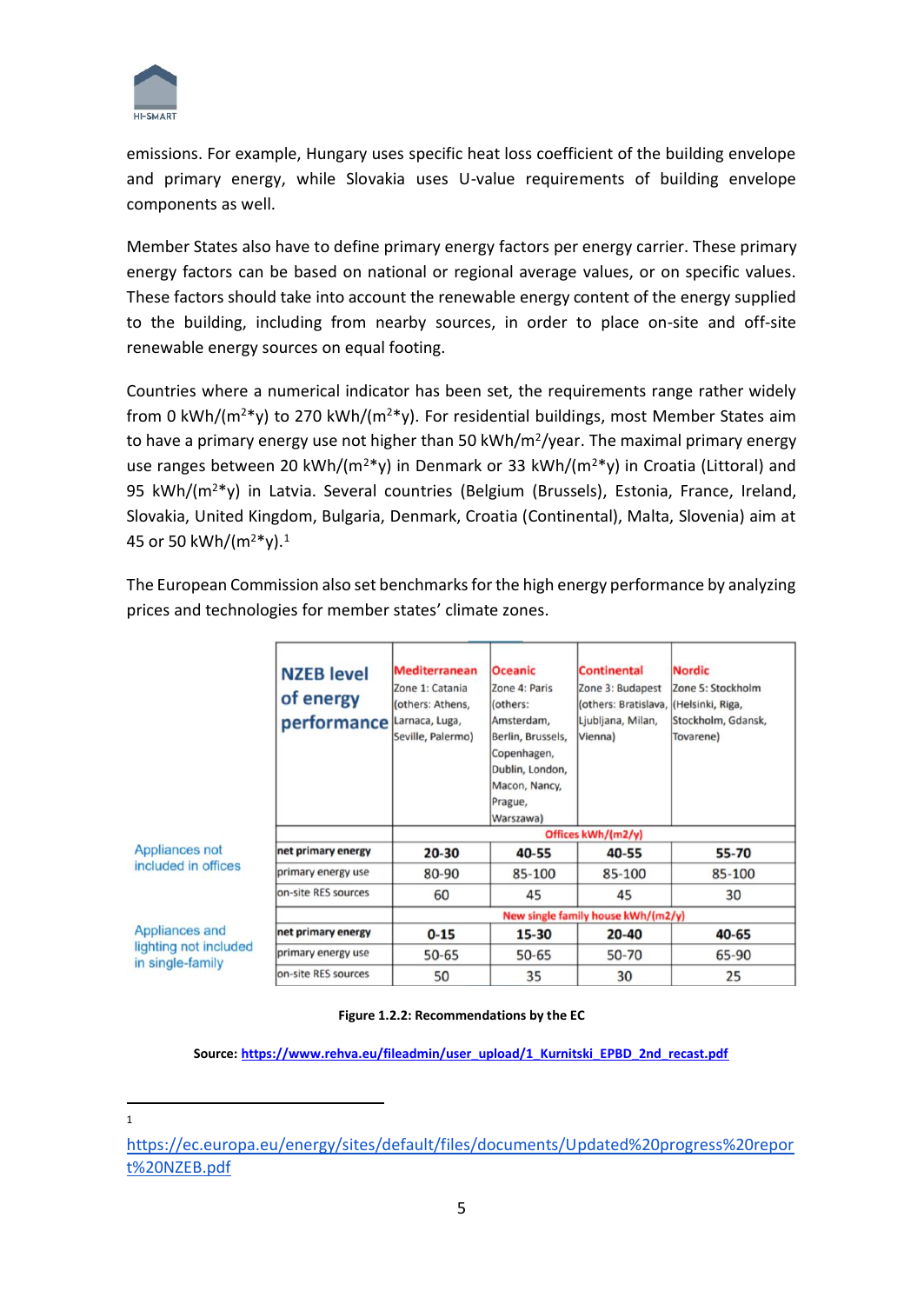

Briefly, high energy performance means that by the end, a 'nearly zero' or 'very low amount' of energy will be required.

## 1.2.5 RENEWABLE SOURCES?

Nearly zero energy demand is not enough to meet nZEB goals, the needed energy 'should be covered to a very significant extent by energy from renewable sources'. National nZEB regulations also had to define what is 'a very significant extent': only a few countries defined a specific minimum percentage for renewable energy share of the primary energy or a minimum renewable energy contribution in  $kWh/m^2$ , the majority set up qualitative statements or indirect requirements such as a low non-renewable primary energy use that can only be met if renewable energy is part of the building concept. This flexibility allows adaptation to national circumstances and local conditions (building type, climate, costs for comparable renewable technologies and accessibility, optimal combination with demand side measures, building density, etc.).

Large differences exist across countries regarding those RES solutions which can be included in their energy performance calculations, and those which can be used to fulfil direct nZEB RES requirements. Some technologies (e.g., solar thermal panels for domestic hot water generation and for heating, PV for self-use, as well as biomass boilers and heat pumps coupled to external air/exhaust air/ground or ground water) can in general be taken into account in the energy performance calculation in all 24 countries that took part in the evaluation. Other RES technologies (e.g., PV for feed-in, RES as part of district cooling, microwind turbines (self-use or feed-in) and local hydro power for self-use) can be taken into account in the energy performance calculation in about half of the countries that took part. The RES technologies that can most rarely be accounted for in energy performance calculations are RES electricity via the grid (with a specific contract) and local hydro power for feed-in (see Figure 3.).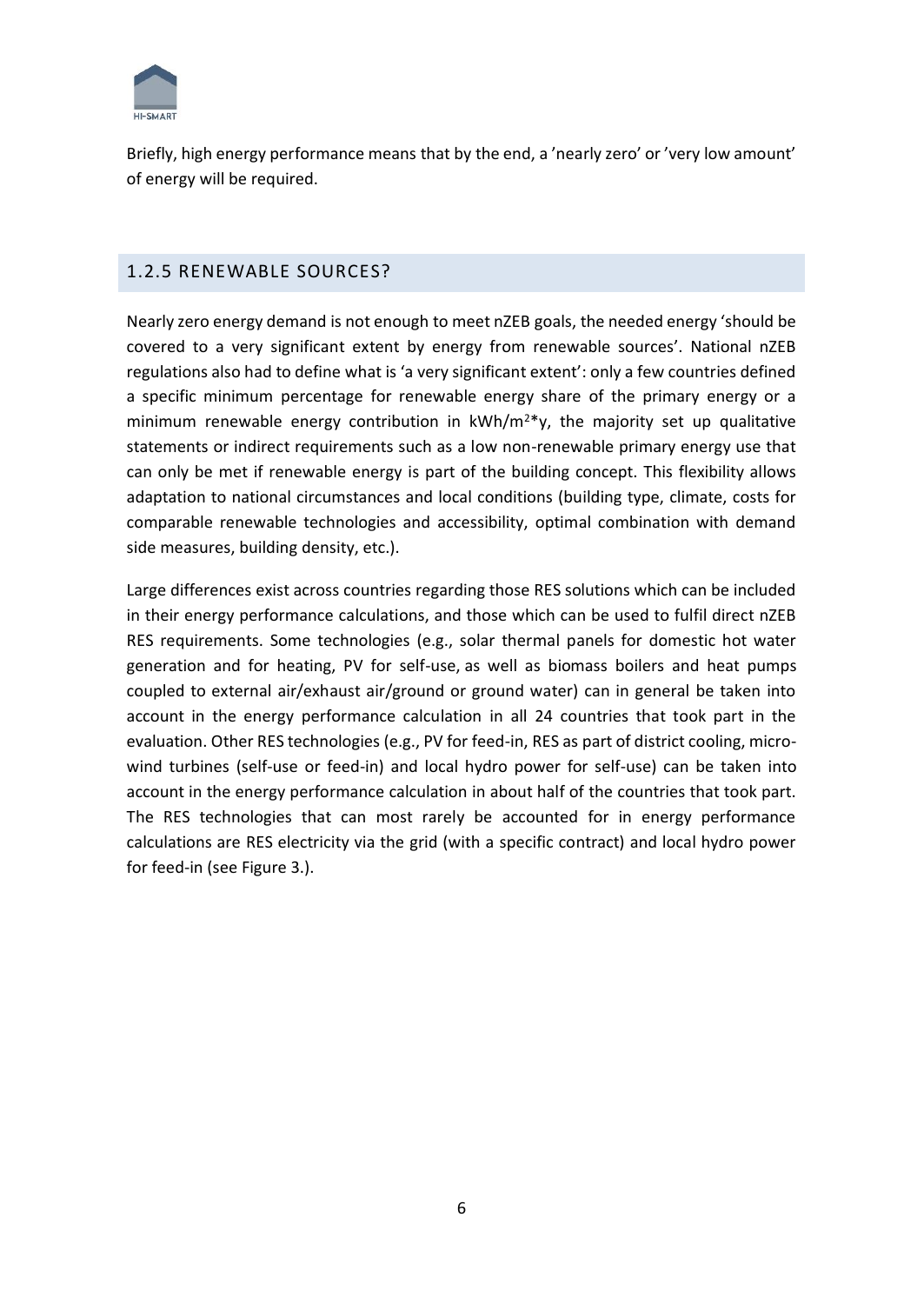

| Country<br>Solution                          | BE-BR | $BE-FL$                 | BE-WA        | BG <sub>1</sub>         | õ            | 居  | ×                       | 믋                       | $\approx$               | 凶                       | $\overline{ex}$      | 臣            | 臣            | $\Xi$        | E                       | E  | Β | Ĕ                       | 兰            | $\mathbf{R}$         | $\overline{\alpha}$     | 乞            | 52                      | SK                      | SL,          | š                       |
|----------------------------------------------|-------|-------------------------|--------------|-------------------------|--------------|----|-------------------------|-------------------------|-------------------------|-------------------------|----------------------|--------------|--------------|--------------|-------------------------|----|---|-------------------------|--------------|----------------------|-------------------------|--------------|-------------------------|-------------------------|--------------|-------------------------|
| RES as part of district heating              | v     | v                       | $\mathbf{v}$ | v                       | v            | Ÿ  |                         | v                       | v                       |                         | v                    | v            | $\mathbf{v}$ | Y.           | v                       | v  | v |                         | v            | v                    |                         | Ÿ            |                         | Y.                      | v            |                         |
| RES as part of district cooling              |       |                         |              | v                       | v            | v. |                         | v                       | $\checkmark$            |                         | v                    | v            |              |              | v                       |    |   |                         | v            | $\ddot{\phantom{1}}$ |                         | v            |                         |                         | v            |                         |
| Solar thermal panels for DHW                 | v     | $\mathbf v$             | $\mathbf{v}$ | v                       | Y            | Ÿ  | $\overline{\mathbf{Y}}$ | $\mathbf{v}$            | $\mathbf{v}$            | $\overline{\mathbf{v}}$ | $\ddot{\phantom{1}}$ | $\mathbf{v}$ | $\mathbf{v}$ | $\mathbf{v}$ | $\mathbf{v}$            | v  | Ÿ | Y                       | Ÿ            | $\mathbf{v}$         | $\overline{\mathbf{v}}$ | v            | v                       | $\overline{\mathbf{v}}$ | $\mathbf{v}$ | <b>V</b>                |
| Solar thermal panels for heating support     | Y     | $\overline{\mathbf{v}}$ | v            | v                       | $\mathbf{v}$ | v  | v                       | v                       | v                       | $\mathbf{v}$            | v                    | $\mathbf{v}$ |              | v            | $\mathbf{v}$            | v  | v | v                       | v            | $\mathbf{v}$         | $\mathbf{v}$            | v            | $\mathbf{v}$            | v.                      | v            | v                       |
| PV for self-use                              | Ÿ     | $\mathbf{v}$            | v.           | v                       | $\mathbf{v}$ | v. | v                       | v                       | $\mathbf{v}$            | $\mathbf{v}$            | v                    | v            | $\mathbf{v}$ | $\mathbf{v}$ | $\mathbf{v}$            | v  | Ÿ | v                       | $\checkmark$ | $\mathbf{v}$         | v                       | v            | v                       | v                       | $\mathbf v$  | v                       |
| PV for feed-in                               | Ÿ     | $\overline{\mathbf{v}}$ | v            | v                       | $\mathbf{v}$ |    |                         | v                       | $\overline{\mathbf{v}}$ |                         |                      | v            | v.           | v            |                         | v  | Ÿ | v                       | v            | $\mathbf{v}$         |                         |              |                         | v.                      | $\mathbf{v}$ |                         |
| PV for heating (input to heat storage)       | Ÿ     | v                       | $\bullet$    |                         | $\mathbf{v}$ | v  | v                       | $\overline{\mathbf{v}}$ | $\overline{\mathbf{v}}$ | $\mathbf{v}$            | $\mathbf{v}$         | $\mathbf v$  | v            |              | $\mathbf{v}$            | v  | Ÿ | v                       | $\checkmark$ | $\mathbf v$          | v                       | v            | $\overline{\mathbf{v}}$ | $\mathbf{v}$            | $\mathbf{v}$ | v                       |
| PV/T hybrid solar collectors for self-use    | Ÿ     | $\overline{\mathbf{v}}$ |              |                         |              | Y  | Y                       | v                       | v                       | v                       | v                    | $\mathbf{v}$ | v            | $\mathbf{v}$ | v                       | v. | Y | Y                       | v            | v                    | v                       | v            | $\checkmark$            | $\mathbf{v}$            | v            | v                       |
| PV/T: PV for feed-in. T for self-use         | Y     | v                       | v            |                         | v            | Y  | Y                       | Y                       |                         |                         |                      | Y            | v            | $\mathbf{v}$ |                         | v. | Ÿ | v                       | v            | $\mathbf{v}$         |                         | $\mathbf{v}$ | v                       | v.                      | v            |                         |
| Micro wind-turbine for self-use              |       |                         |              |                         | v            | Ÿ  | v                       | v                       | $\overline{\mathbf{v}}$ | $\overline{\mathbf{v}}$ | v                    |              |              |              | $\mathbf{v}$            | v  | Y | $\mathbf{v}$            | v            | $\mathbf{v}$         | $\mathbf{v}$            | v            |                         | v.                      | $\mathbf{v}$ | $\overline{\mathbf{v}}$ |
| Micro wind-turbine for feed-in               |       |                         |              |                         | v            | Ÿ  |                         | v                       | v                       |                         |                      |              |              |              |                         | Ÿ  | Y | v                       | v            | v                    |                         |              |                         | v                       |              |                         |
| Local hydro for self-use                     |       |                         |              |                         |              |    | Y                       | v                       |                         | Y                       | v                    |              |              |              | $\overline{\mathbf{Y}}$ | Y. | Y | $\overline{\mathbf{Y}}$ | v            | v                    | v                       | Y            |                         | Y                       | v            | $\mathbf{v}$            |
| Local hydro for feed-in                      |       |                         |              |                         |              |    |                         | v                       |                         |                         |                      |              |              |              |                         | Y. | Y |                         | Y            | Y                    |                         |              |                         |                         | v            |                         |
| <b>Biomass boiler</b>                        | Ÿ     | v                       |              | v                       | v            | v  | v                       | v                       | v                       | $\overline{\mathbf{v}}$ | v                    | v            | v            | v            | $\mathbf{v}$            | v  | Ÿ | Y                       | Ÿ            | $\mathbf{v}$         | v                       | Ÿ            |                         | Y                       | v            | v                       |
| <b>Biomass CHP</b>                           | v     | $\overline{\mathbf{v}}$ | v            | v                       | $\mathbf{v}$ | Ÿ  | Y                       | v                       | $\overline{\mathbf{v}}$ |                         | <b>V/N V/N</b>       | v            | $\mathbf{v}$ | v            | <b>V/N</b>              |    | Y | v                       | Y            | $\mathbf{v}$         |                         | v            |                         | v                       | $\mathbf{v}$ | v                       |
| HP coupled to external or exhaust air        | Ÿ     | $\mathbf v$             | $\mathbf{v}$ | $\mathbf{v}$            | v.           | v  | v                       | v                       | v                       | v                       | v                    | $\mathbf{v}$ | $\bullet$    | $\mathbf{v}$ | $\mathbf{v}$            | v  | v | $\mathbf{v}$            | $\mathbf v$  | $\mathbf v$          | $\bullet$               | v.           | v                       | $\ddot{\mathbf{v}}$     | v            | v                       |
| HP coupled to ground / ground-water          | Ÿ     | $\mathbf{v}$            | $\mathbf{v}$ | Ÿ                       | $\mathbf{v}$ | Ÿ  | v                       | v                       | v                       | $\mathbf{v}$            | v                    | $\mathbf{v}$ | $\mathbf{v}$ | v.           | v                       | v. | Ÿ | v                       | v.           | $\mathbf{v}$         | $\mathbf{v}$            | $\mathbf{v}$ | v                       | v                       | Y            | v.                      |
| Direct geothermal                            | Ÿ     | v                       | v.           | v                       | v            | v  | v                       | v                       | $\mathbf{v}$            | v                       | v                    | $\mathbf{v}$ |              | $\mathbf{v}$ | $\mathbf{v}$            |    | Y | v                       | v            | $\mathbf{v}$         | v                       | $\mathbf{v}$ | $\mathbf{v}$            | v.                      | v            | v                       |
| Direct ground water cooling                  | Y     | v                       | v            | v                       | v            |    | Y                       | Ÿ                       | v                       | $\ddot{\phantom{1}}$    | v                    | v            |              | v            | ×                       |    | Ÿ | v                       | v            | $\mathbf v$          | v                       | v            |                         | v                       |              | v                       |
| RES electricity via grid (specific contract) |       |                         |              | Y                       |              |    |                         |                         |                         |                         |                      | v            |              |              |                         | Y. |   |                         |              | v                    |                         |              |                         |                         |              |                         |
| Alternative: higher insulation level         | Y.    | $\overline{\mathbf{v}}$ |              | $\overline{\mathbf{v}}$ |              |    |                         |                         |                         |                         |                      |              |              |              | v                       |    |   |                         | Y            | $\mathbf{v}$         |                         |              |                         |                         |              |                         |

**Figure 1.2.3: RES solutions in the MSs' nZEB calculations**

**Source[: https://epbd-ca.eu/ca-outcomes/outcomes-2015-2018/book-2018/ct/new-buildings-nzebs-update](https://epbd-ca.eu/ca-outcomes/outcomes-2015-2018/book-2018/ct/new-buildings-nzebs-update)** 

In addition, the RES and the EPBD required the Member States to update the national building codes in order to promote the renewable energy in the building industry.

## 1.2.6 ON-SITE OR NEARBY PRODUCTION?

The nZEB definition in the EPBD emphasizes that the renewable energy used can include energy from renewable sources produced on-site or nearby. Although 'nearby' and 'on-site' can also be equivocal. The definition is based on the system boundaries which can be:

- 1) at the building envelope (i.e. PVs on the roof included but PVs in the garden are not)
- 2) at the property lines
- 3) even broader, e.g. pipe-systems connected to the building (i.e. district heating) can be 'part' of the nZEB building if it's using renewable sources.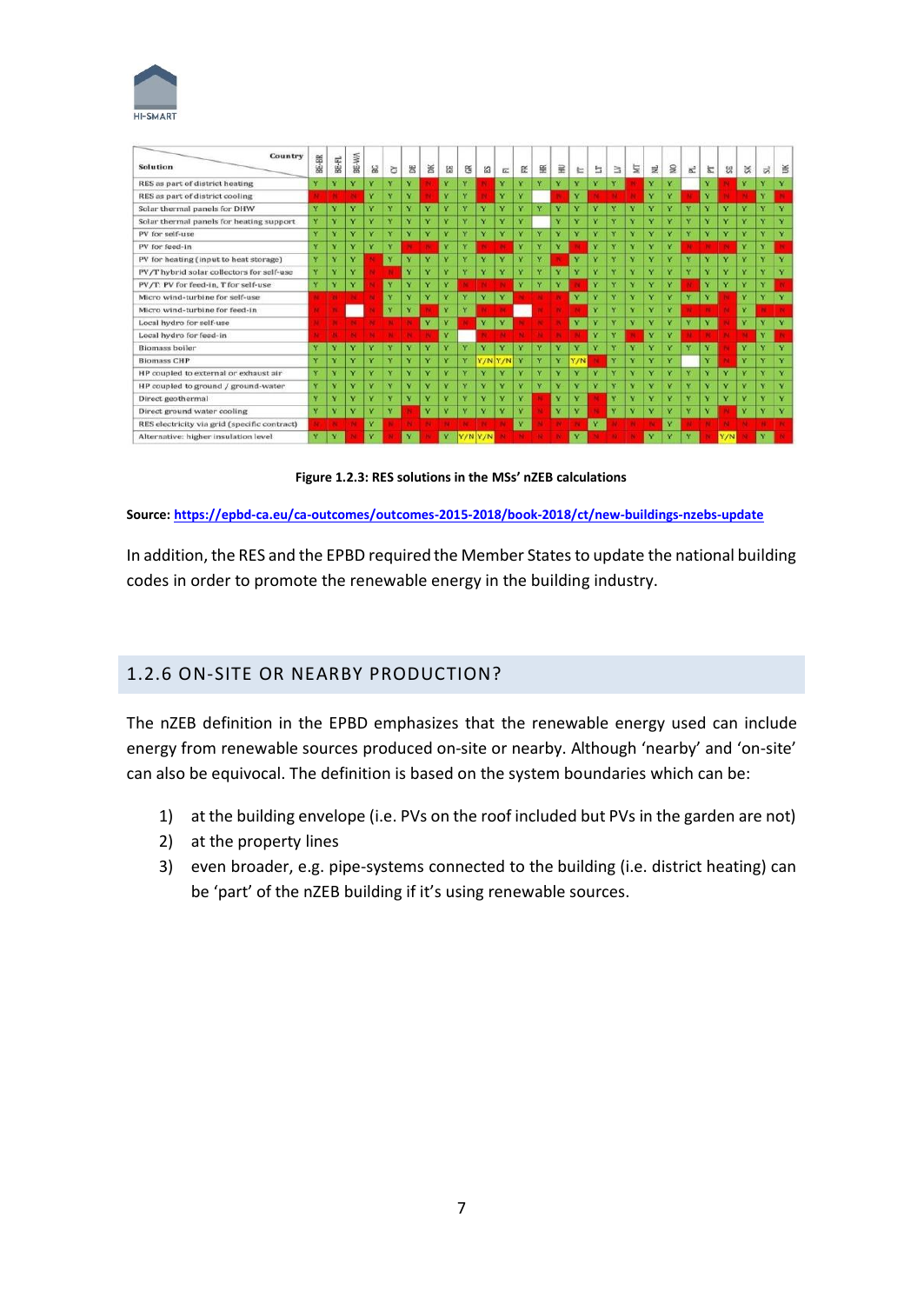



Building site boundary = system boundary of delivered and exported energy on site



Energy produced on-site (used on-site or exported) reduces the primary energy needs associated with delivered energy. According to the actual EPBD, the positive influence of renewable energy produced on site is taken into account, so that it reduces the amount of delivered energy needed and may be exported if cannot be used in the building (i.e. on site production is not considered as part of delivered energy on site).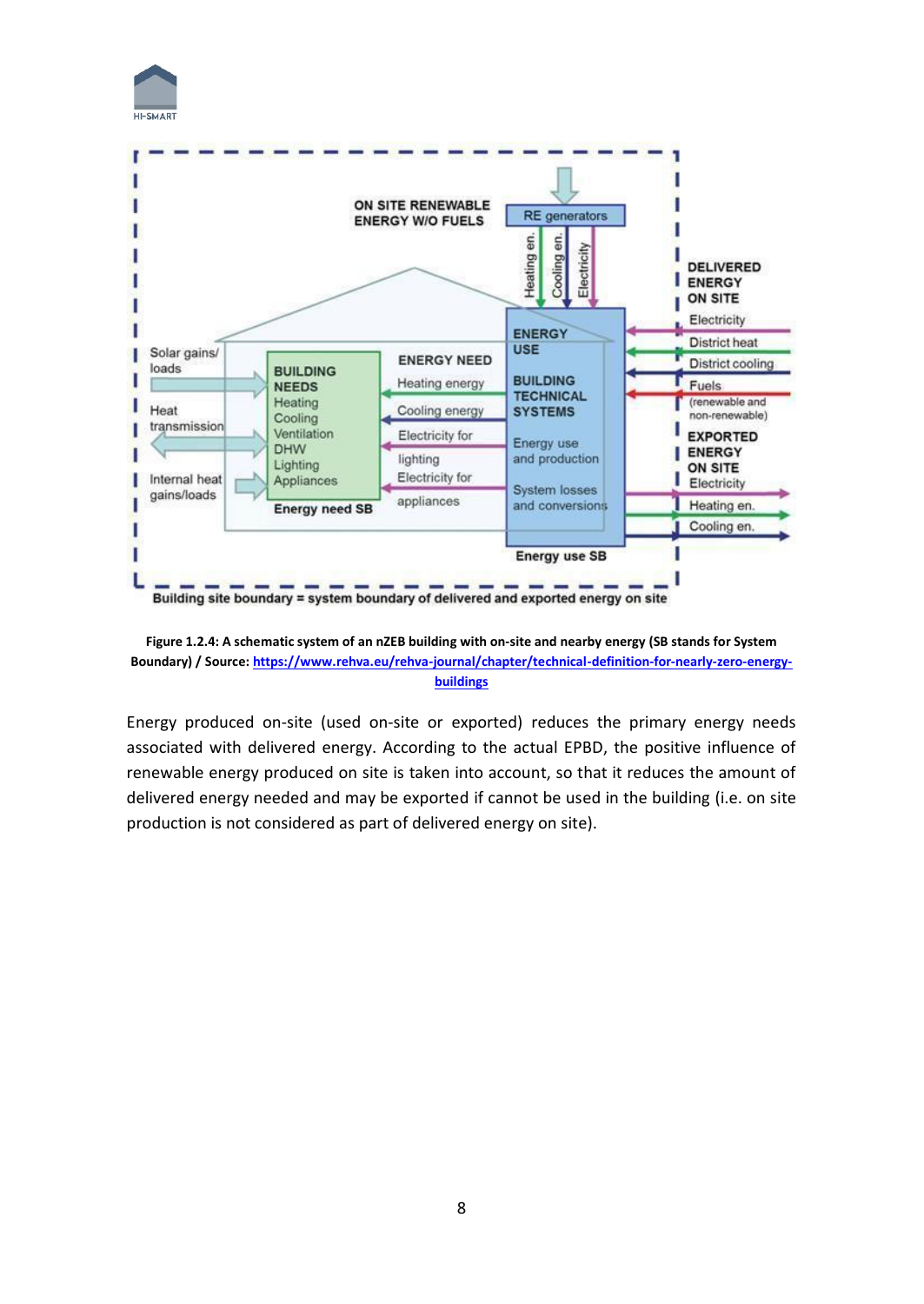



**Figure 1.2.5. Source: [https://www.rehva.eu/rehva-journal/chapter/technical-definition-for-nearly-zero-energy](https://www.rehva.eu/rehva-journal/chapter/technical-definition-for-nearly-zero-energy-buildings)[buildings](https://www.rehva.eu/rehva-journal/chapter/technical-definition-for-nearly-zero-energy-buildings)**

## 1.2.7 COST-EFFICIENCY

The European nZEB concept created a cost-optimal building requirement system for the member states which was needed to be implemented into the national regulations. These regulations served as the hall of nZEB regulation and should affect existing and new buildings as well. The national cost-optimal regulations should define an optimal mix of insulation or other energy efficiency measures, inclusion of highly-efficient technical building systems and use of on-site renewable energy sources and need to be monitored every 5 years.

A building's cost-efficiency is the level of energy efficiency where the building's whole life cycle shows the lowest cost. The lowest cost should include the cost of the original investment, cost of maintenance, cost of overhead (including energy costs and energy surpluses generated by renewable energy) and the cost of disposition. The level of optimal cost should be between the levels of performance where the whole economic life cycle analysis' cost-benefits are positive.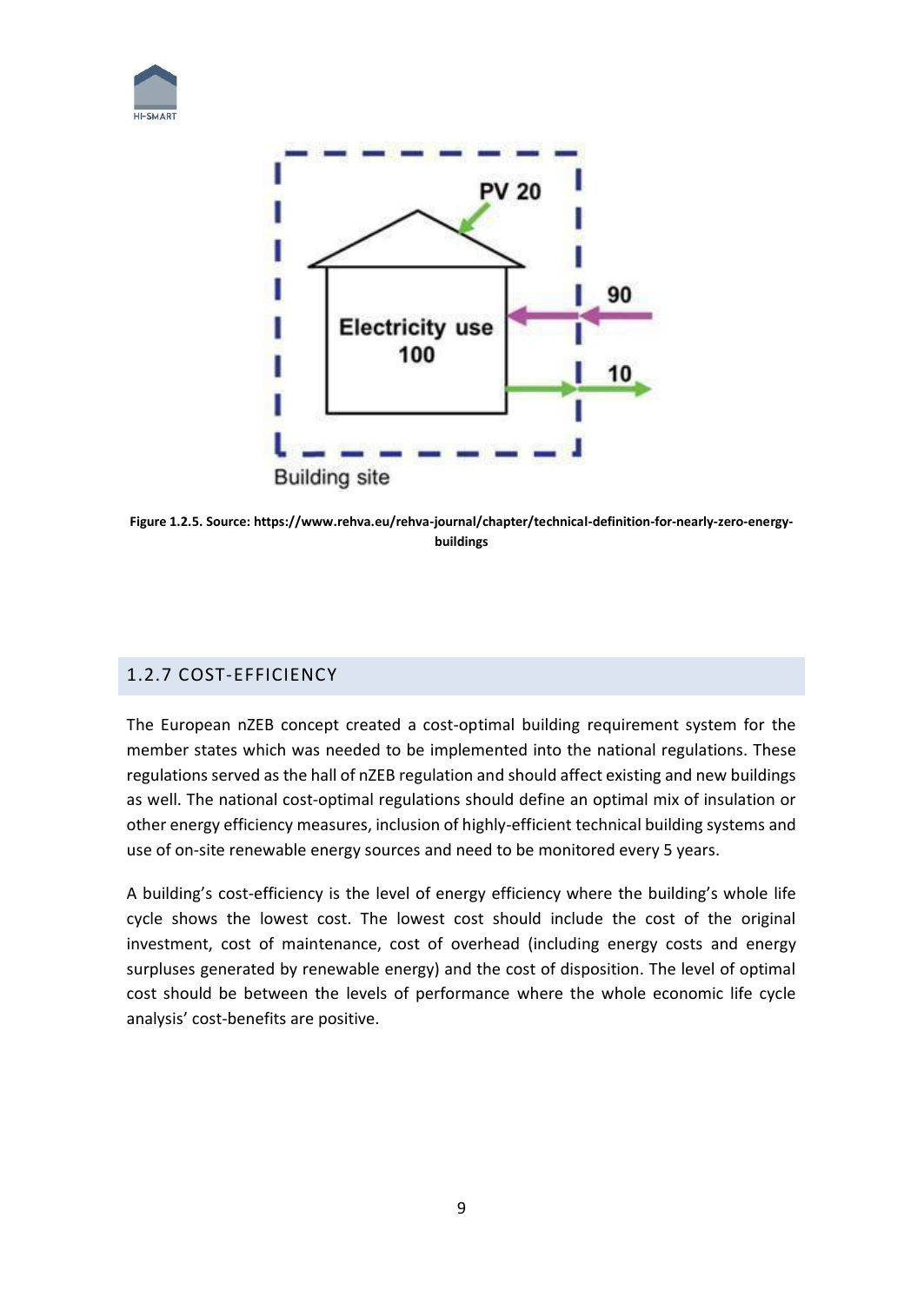

## 1.2.8 NATIONAL NZEB PLANS

According to the EPBD all member states should draft national plans for increasing the number of nearly zero-energy buildings with differentiated targets according to the category of building.

The national plans should include the following elements:

- detailed application in practice of the definition of nearly zero-energy buildings, reflecting their national, regional or local conditions, and including a numerical indicator of primary energy use expressed in kWh/m<sup>2</sup> per year. Primary energy factors used for the determination of the primary energy use may be based on national or regional yearly average values and may take into account relevant European standards,
- information on the policies and financial or other measures adopted for the promotion of nearly zero-energy buildings, including details of national requirements and measures concerning the use of energy from renewable sources in new buildings and existing buildings undergoing major renovation.